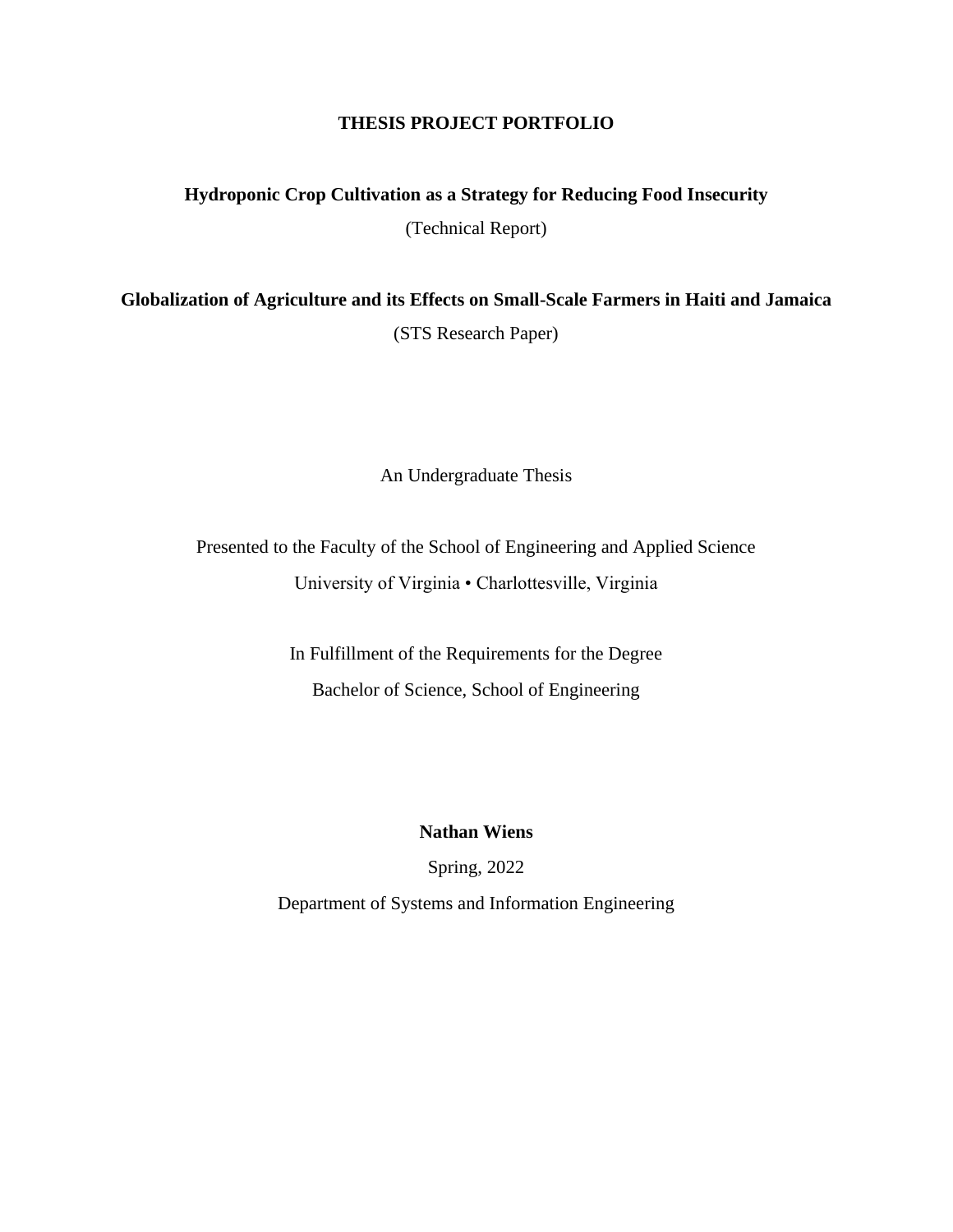## **TABLE OF CONTENTS**

## SOCIOTECHNICAL SYNTHESIS

HYDROPONIC CROP CULTIVATION AS A STRATEGY FOR REDUCING FOOD INSECURITY with Alex Boland, Claire DeViney, Jeffrey Justice, Estefania Pages, Emily Wiele Technical advisor: Garrick Louis, Department of Systems and Information Engineering

GLOBALIZATION OF AGRICULTURE AND ITS EFFECTS ON SMALL-SCALE FARMERS IN HAITI AND JAMAICA STS advisor: Kent Wayland, Department of Engineering and Society

**PROSPECTUS** 

Technical Advisor: Garrick Louis, Department of Systems and Information Engineering STS advisor: Rider Foley, Department of Engineering and Society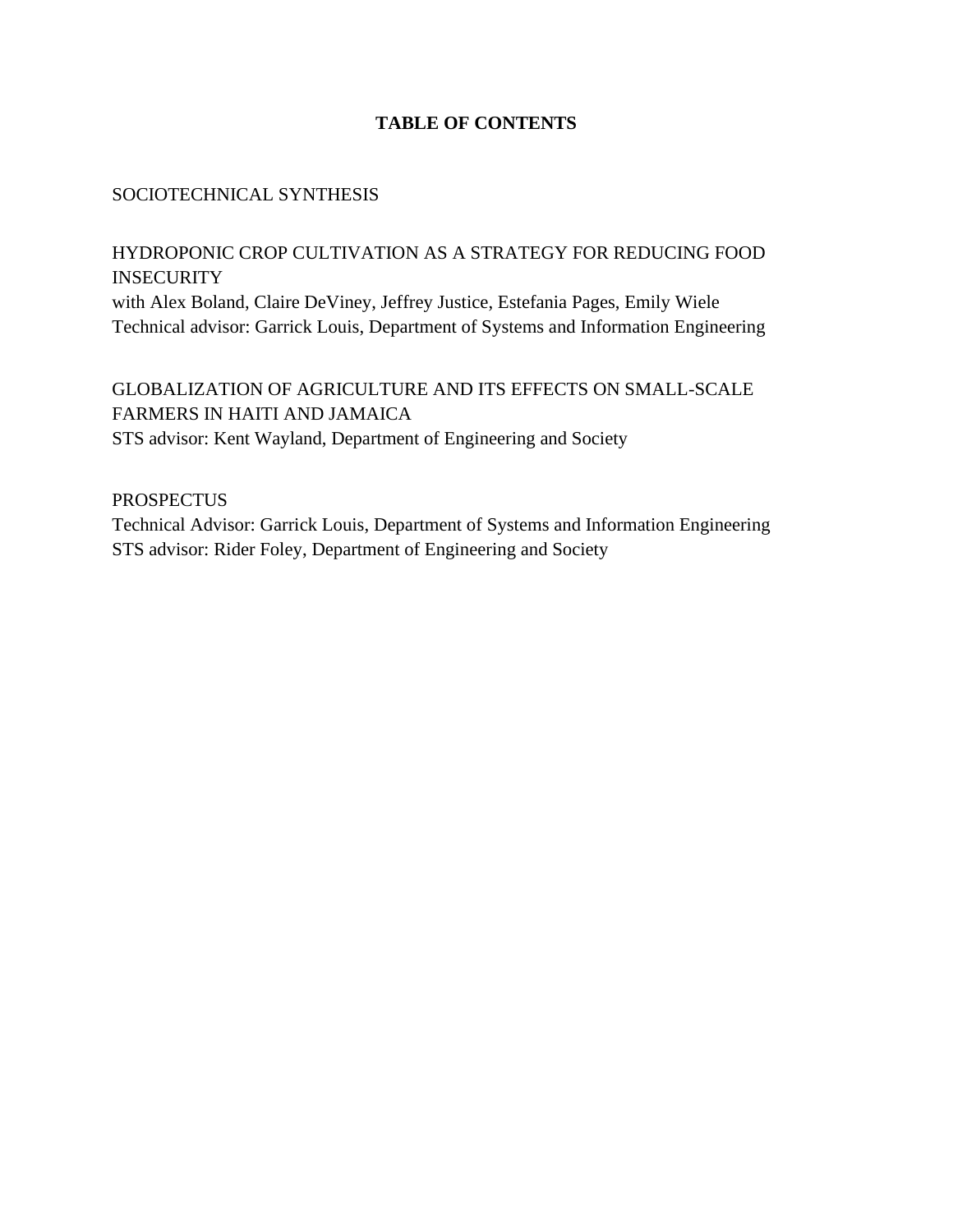Agriculture plays a very present role in the Caribbean economy; however, the region remains a net importer of food, averaging between 60% to 80% of consumed food being imported. This leaves the food systems of the region vulnerable to economic and climate shocks that could leave millions without food. The domestic food supply is partially produced by rural small-scale farmers who own farms that are around  $0.15$  to 2 hectares of land each. These smallscale farmers make up a majority of farming enterprises and are essential for keeping the domestic food supply from being entirely imported. This thesis investigates how the empowerment of small-scale farmers in the Caribbean can increase food security and economic stability in the region through two components. The technical aspect of this thesis builds upon previous capstone work to design and build a floating hydroponic unit for small-scale farmers to use in wake of disasters. The socio-technical aspect of the thesis investigates how small-scale farms in Haiti and Jamaica are being impacted by globalized agriculture in terms of country policies and academic research.

Coastal communities of Caribbean island states, like those included in the sociotechnical research, are increasingly at risk to flooding due to rising sea level and extreme weather events. This technical project seeks to understand the role that hydroponic crop cultivation can play in mitigating the risks to food security presented by these environmental challenges. Building off of previous research, the project focused on building a prototype of a hydroponic crop cultivation system that is capable of floating on water. A multi-criteria decision-making method was used to select the dutch bucket method of hydroponics as the ideal method for the use case based on interview responses from industry professionals. The final product of this component was a prototype, complete with solar panels, rain collection unit, and floatation capacity, as well as a stand-alone dutch bucket hydroponic system. The floating platform prototype was successfully

1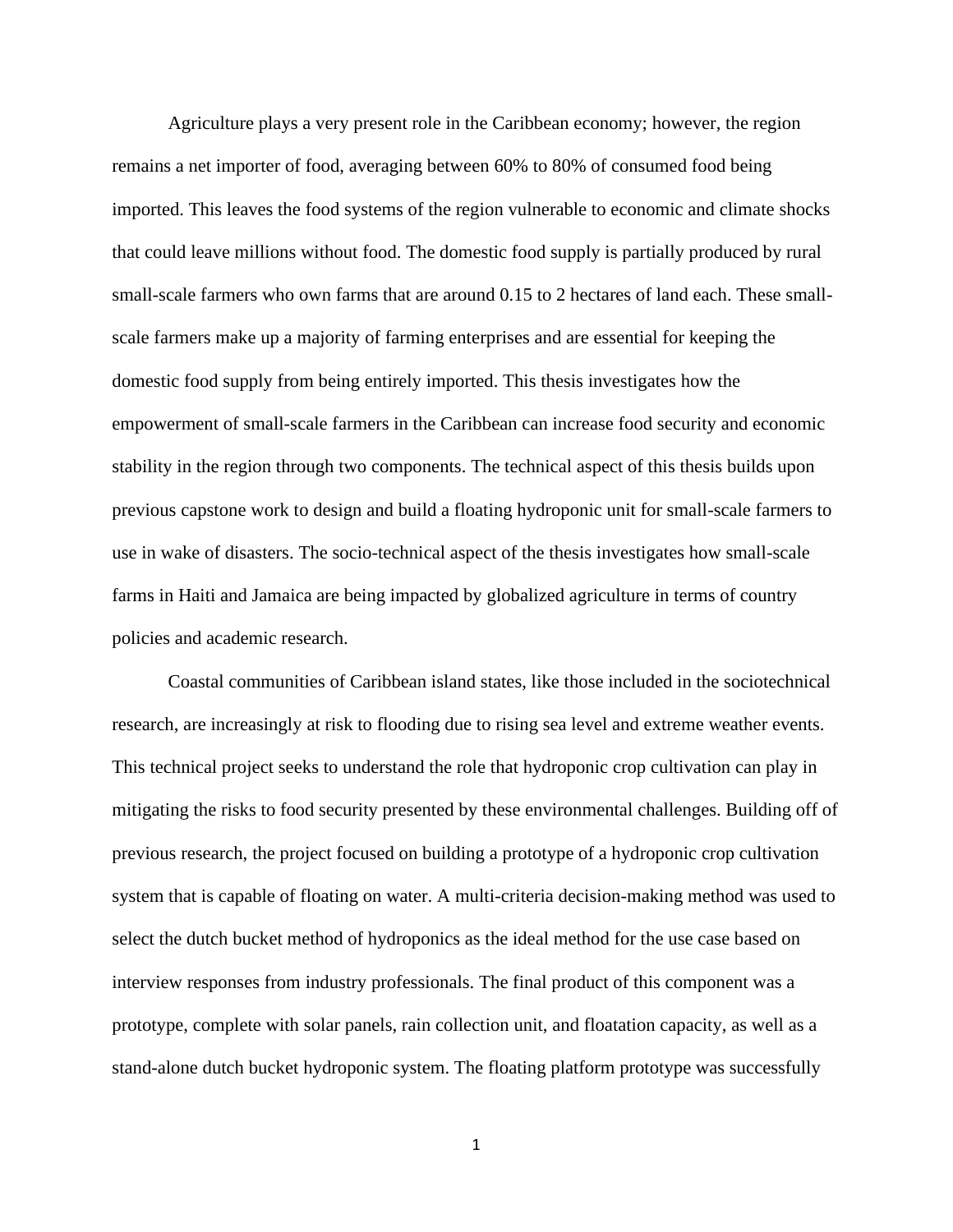tested and able to float with more than the required weight of the system. The dutch bucket system also proved to be an improvement from conventional crop growing and proved to be much faster, and produced larger crops.

The socio-technical aspect of this thesis focuses on the interaction of small-scale farmers in Haiti and Jamaica with globalized agriculture through the lens of neo-colonialism and responsible research and innovation. This section identifies two cases of agricultural policy development which had different levels of small-scale farmer inclusion. The first case looks at a post-disaster development plan in Haiti where small-scale farmers were excluded from the decision-making process and, therefore, left out of the benefits of the policy. The second case looks at the Jamaican Rural Economic Development Initiative which epistemically included small-scale farmers in the policy making process which led to rural empowerment and a success of the program. Finally, agricultural publications were analyzed in a bibliometric study to determine if there is an epistemic research gap between Haiti and Jamaica and 'northern' countries such as England and the United States.

This thesis set out to answer how the empowerment of small-scale farmers can increase food security and economic stability in the Caribbean by developing a new farming technology resistant to the effects of climate change and analyzing how small-scale farmers and local knowledge are included in research and policy in the region. Overall, both components of the project were largely successful. The capstone team was able to design and test a working prototype for a floating hydroponic dutch bucket system which may eventually be distributed to small-scale farmers to mitigate the impacts of climate change on their farming capacity. The socio-technical aspect found that there is an exclusion of local knowledge in research and policy creation in the region, however, the Jamaican Rural Economic Development Initiative case

2